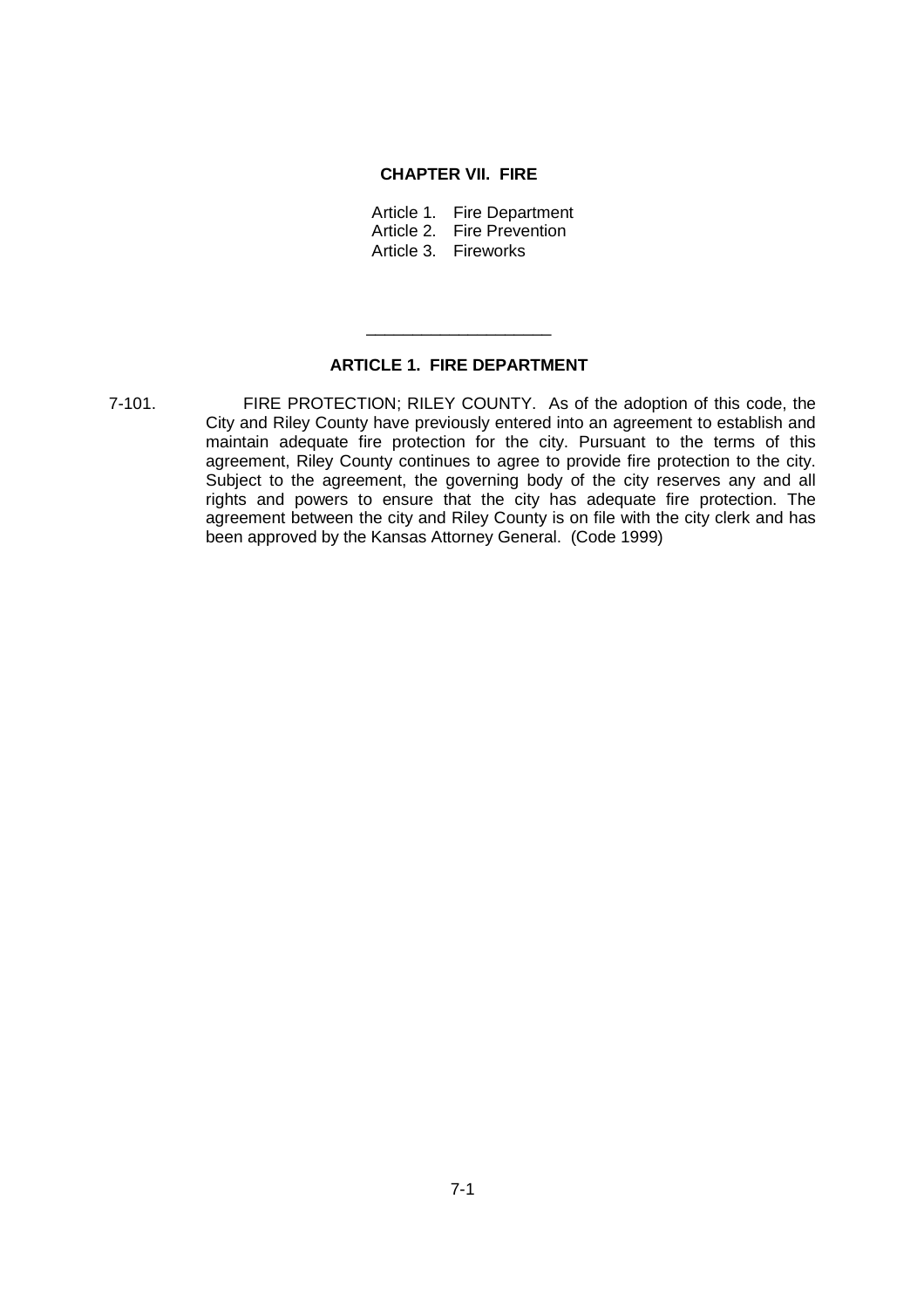## **ARTICLE 2. FIRE PREVENTION**

- 7-201. ADOPTION OF THE INTERNATIONAL FIRE PROTECTION CODE. There is hereby incorporated by reference for the purpose of regulating all fire protection work done or performed within the corporate city limits of the City of Ogden, Kansas the code known as the International Fire Code, 2006 Edition as recommended by the International Code Council, 5360 South workman Mill Road, Whittier California, 90601, save and except such articles, sections, parts, or portions thereof as are hereinafter omitted, deleted, modified or changed. One copy of such publication shall be marked or stamped "Official Copy as adopted by Ordinance No. 588, and shall be attached to a copy of this ordinance and filed with the city clerk and open for inspection and available to the public at all reasonable hours. All administrative departments of the city charged with enforcement of this code shall be supplied, at the cost of the city, such number of official copies, similarly marked, as may be deemed expedient. (Ord. 588; Code 2017)
- 7-202. SAME; AMENDMENTS. (a) Wherever the word municipality is used in the code hereby adopted, it shall be held to mean the City of Ogden.

(b) All sections of the Uniform Fire Code relating to fireworks are hereby deleted in their entirety.

- (Code 1987)
- 7-203. FIRE MARSHALL; COMPENSATION; CODE ENFORCEMENT. The Code hereby adopted shall be enforced by a qualified representative and designee of the Riley County Rural fire District No. 1. Said representative shall be fully empowered under this article and chapter to enforce the Code as referenced in Section 7-201. (Ord. 536; Code 2017)
- 7-204. OPEN BURNING; UNLAWFUL ACTS; PENALTY. (a) The governing body of the city finds that the open burning of certain materials within the corporate limits of the city is a matter affecting the health, safety and general welfare of the citizens of the city.

(b) It shall be unlawful for any person to burn any heavy smoke producing materials, such as heavy oils, tires, tar paper, wire, etc., within the city.

(c) Subsection (b) shall not apply to nor prevent the burning of dried grass or leaves, tree limbs, lumber and other materials of similar nature.

(d) It shall be unlawful for any person to conduct any open burning between the hours of one half hour after sunset until sunrise on any day of the week without first obtaining from the fire marshal prior written approval and authorization to conduct such burning. The written authorization shall indicate to whom it is issued, where the open burning is to be conducted, and the date(s) and time(s) of the open burning.

(e) It shall be unlawful to burn dried grass or leaves, tree limbs, lumber or any other combustible material in any street, alley or vacant lot within the fire limits of the city or within 25 feet of any building in the city, except in an approved burner, so constructed as to prevent the escape of sparks or burning material.

(f) Any person convicted of a violation of this section shall for the first conviction thereof, be punished by a fine of \$25; for a second such conviction, be punished by a fine of \$50; upon a third or subsequent conviction, be punished by a fine of \$100.

(Ord. 400; Code 1999)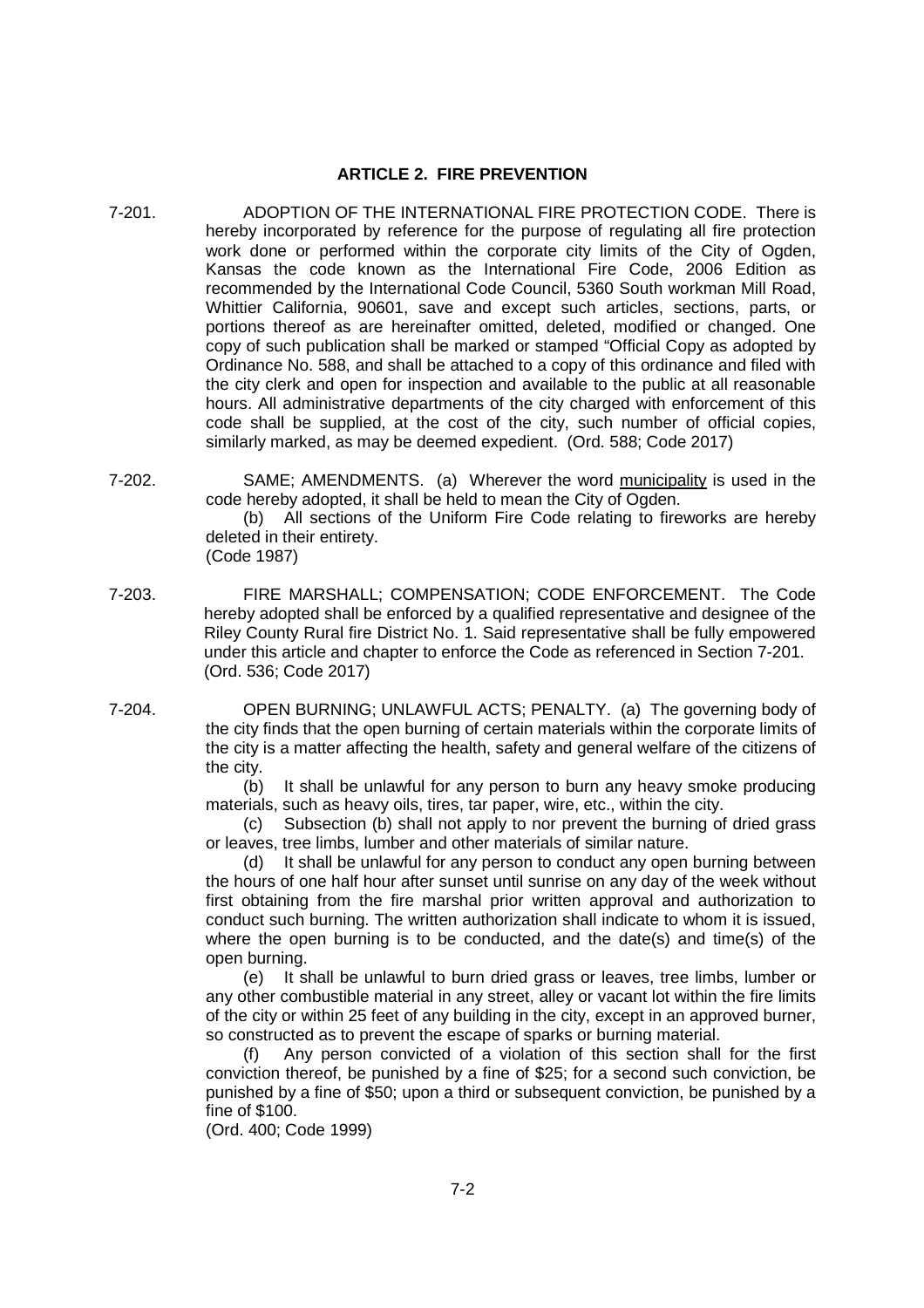- 7-205. ACCUMULATION OF RUBBISH AND TRASH. It shall be unlawful for any person to allow to accumulate or to keep in any part of any building or outside of and adjacent to any building or in any alley, sidewalk, street or premises within 30 feet of any building any rubbish, trash, waste paper, excelsior, empty boxes, barrels or other combustibles which shall constitute a fire hazard. (Ord. 242; Code 1987)
- 7-206. STACKING OF HAY OR STRAW. It shall be unlawful for any person to deposit, stack or store any hay or straw within 500 feet of any building located inside the fire limits of the city. (Ord. 242; Code 1987)
- 7-207. KEEPING OF PACKING MATERIALS. It shall be unlawful to keep excelsior or other packing material in any other than metal or wood metal lined boxes or bins having self-closing or automatic covers. All refuse and trash from rooms where packing or unpacking is done shall be removed daily. (Ord. 242; Code 1987)
- 7-208. STORAGE OF ASHES. It shall be unlawful to store ashes inside of any nonfireproof building unless they are stored in a noncombustible container or receptacle, and a clearance of at least five feet shall be maintained between such container or receptacle and any combustible materials not placed therein. Ashes shall not be stored outside of any building in wooden, plastic, or paper product receptacles or dumped in contact with or in close proximity to any combustible materials. (Ord. 242; Code 1987)
- 7-209. FILLING GASOLINE TANKS OF MOTOR VEHICLES. The engines of motor vehicles shall be stopped when the gasoline tanks of such vehicles are being filled with gasoline at service stations or other places where gasoline is supplied to motor vehicles. The driver or person in control of such vehicle when the gasoline tank of same is being filled who refuses, neglects or fails to stop the engine of such vehicle shall likewise be guilty of a violation of this code. (Code 1987)
- 7-210. FIRE HAZARDS GENERALLY. It is unlawful for any person to cause or create anywhere within the city, or to permit on any premises under his or her control, any situation or condition that is conducive to or likely to cause or permit the outbreak of fire or the spreading of fire. Any situation or condition conducive to the outbreak of or spreading of fire is declared to be a fire hazard. The violation of or failure to comply with any law pertaining to the storage, handling or use of inflammable oils, explosives, liquefied petroleum gases, or fertilizers and all wires and other conductors charged with electricity, is declared to be a fire hazard. The placing of stools, chairs or any other obstruction in the aisles, hallways, doorway, or exit of any theater, public hall, auditorium, church or other place of indoor public assemblage, or the failure to provide any such place of public assemblage with sufficient, accessible and unobstructed fire exits and escapes is also declared to be a fire hazard. The obstruction of any street, avenue, alley, fire hydrant or any other condition that might delay the fire department in fighting fire is declared to be unlawful. (Code 1987)
- 7-211. SAME; INSPECTIONS TO DISCOVER. It shall be the duty of the fire chief to inspect or cause to be inspected by fire department officers or members, as often as may be necessary all buildings, particularly all mercantile buildings,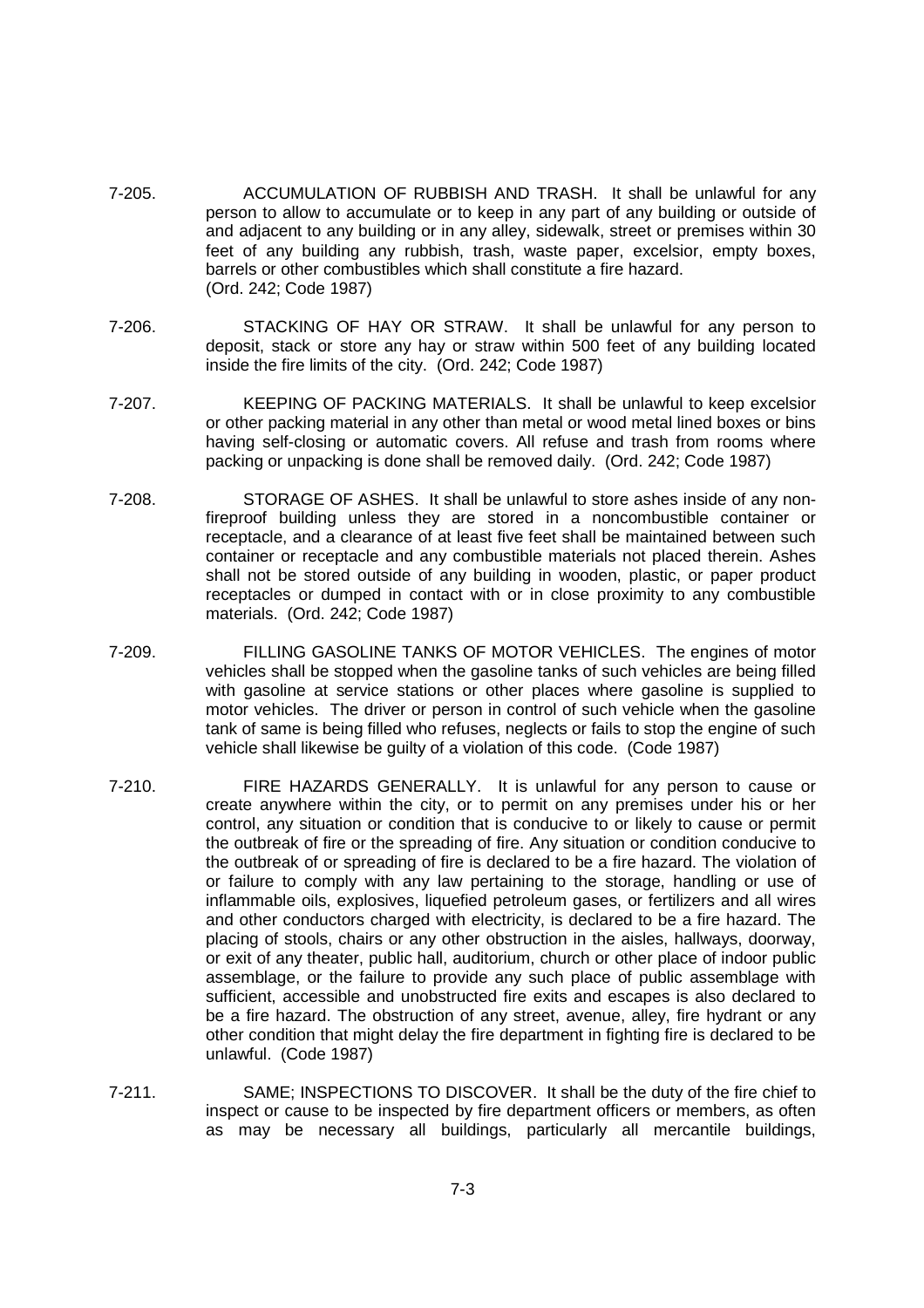manufacturing plants, warehouses, garages, hotels, boarding houses, rooming houses, theaters, auditoriums and all places of public assemblage, for the purpose of discovering the violation of any fire preventive law or any fire hazard and ascertaining and causing to be corrected any conditions liable to cause fires and to see that all places of public assemblage, hotels and rooming houses have sufficient and unobstructed facilities for escape therefrom in case of fire. (Code 1999)

- 7-212. ABATEMENT OF FIRE HAZARDS; ISSUING ORDER. Whenever any officer or member of the fire department shall find or discover any fire hazard or shall find in any building or upon any premises combustible or explosive material or dangerous accumulation of rubbish or unnecessary accumulation of paper, boxes, shavings or any other inflammable material, so situated as to endanger property by the probability of fire, or shall find or discover any violation of this chapter or any other law hazardous to public safety from fires, the fire chief shall order the fire hazard or danger from the fire forthwith abated and remedied and such order shall be complied with immediately by the owner or occupant of such buildings or premises. If the hazard or condition ordered abated and remedied is a violation of, or a failure to comply with any law, the fire chief shall report the matter to the city attorney and he or she shall, if he or she deems it advisable, prosecute the offender. (Code 1999)
- 7-213. SAME; SERVICE OF ORDER; RECORDS. Any order made under section 7- 212 shall be in writing and may be served personally upon the owner or occupant of the premises or by leaving it with any person in charge of the premises or if the premises are unoccupied and the owner is a nonresident of the city, then by mailing a copy to the owner's last known post-office address. One notice to either the occupant or owner shall be sufficient. The fire marshal shall keep a record of and copies of all such orders and notices and shall follow up such notices at the expiration of the time for compliance therewith and when complied with make proper entry, and if not complied with, file complaint with the municipal court against the property owner and/or occupant. (Code 1999)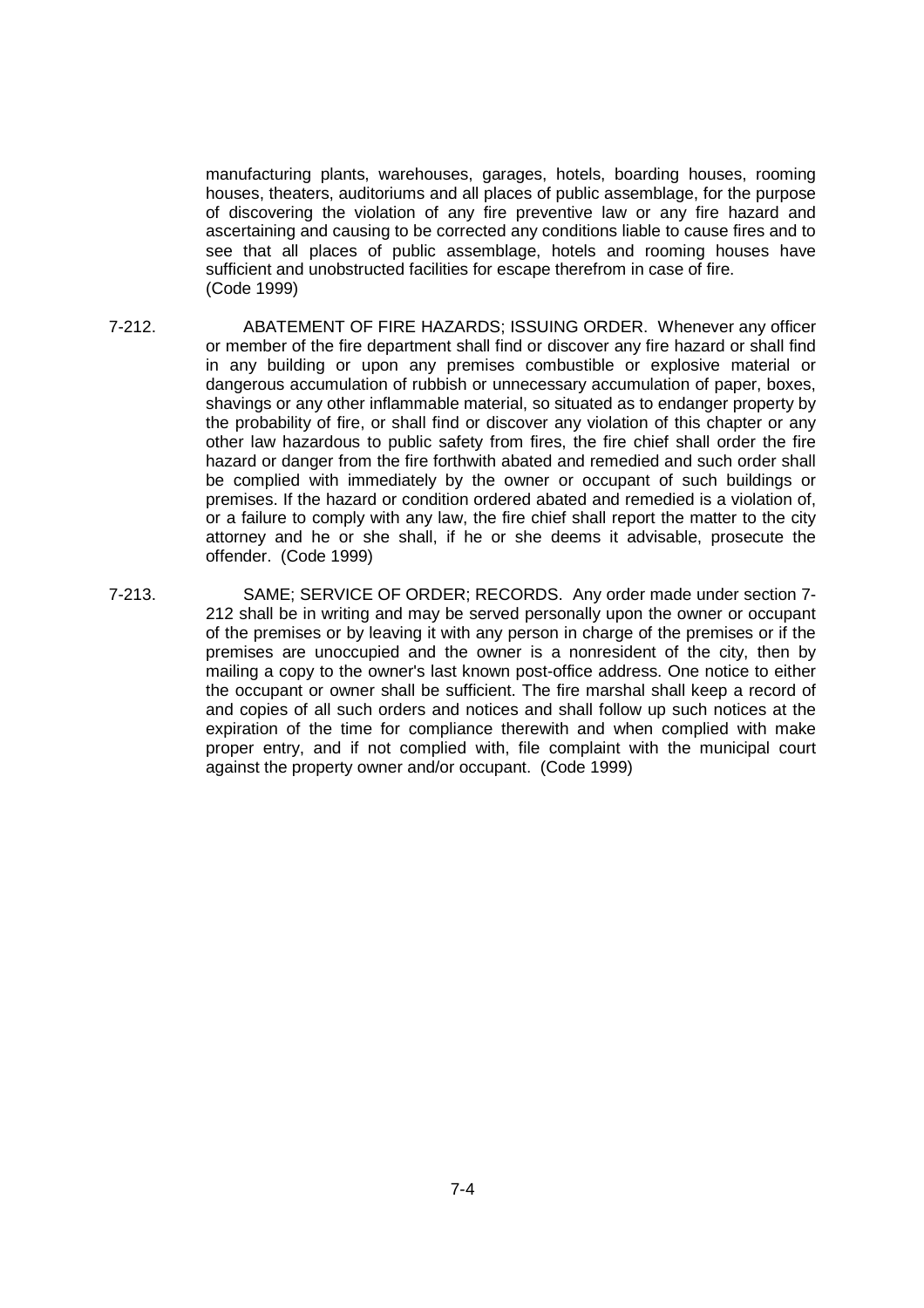## **ARTICLE 3. FIREWORKS**

- 7-301. FIREWORKS DEFINED. For purposes of this article, the term fireworks shall mean those items as defined by the rules and regulations of the Kansas state fire marshal, and shall include but not be limited to: firecrackers, torpedoes, sparklers, Roman candles, sky rockets, pin wheels, cap or toy pistols (except such pistols or any like device designed to discharge paper caps containing not more than .25 grains of explosive mixture), canes, bombs, cannons or other like devices and all classes of fireworks that may be shot into the air or propelled over the ground by explosive discharges or any device using blank cartridges. (Ord. 304; Code 1987)
- 7-302. FIREWORKS PROHIBITED. (a) Except as provided in sections 7-303:306; it shall be unlawful for any person to keep, store, display for sale, fire, discharge or explode any fireworks.
	- (b) Nothing in this article shall be construed as applying to:

(1) Toy paper caps containing not more than .25 of a grain of explosive composition per cap;

(2) The manufacture, storage, sale or authorized use of signals necessary for the safe operation of railroads or other classes of public or private transportation;

(3) The military or naval forces of the United States or of this state while in the performance of official duty;

(4) Law enforcement officers while in the performance of official duty; or

(5) The sale or use of blank cartridges for ceremonial, theatrical or athletic events.

(C.O. 1956, 5-201; Code 1985)

7-303. SAME: EXCEPTIONS; DISCHARGES. (a) It shall be lawful to fire or discharge fireworks in the city between the hours of 8:00 a.m. and 12:00 p.m. on July 1st through July 4th.

> (b) The governing body of the city may, in its discretion, grant permission at any time for the public display of fireworks by responsible individuals or organizations when such display or displays shall be of such a character and so located, discharged and fired as shall not be a fire hazard or endanger persons or surrounding property.

> (c) It shall be unlawful for any person, firm or corporation to give any public display of fireworks without having first obtained a permit thereof. (Ord. 304; Code 1987)

- 7-304. SAME: EXCEPTION; SALE OF FIREWORKS. Any person who has first obtained a valid permit to sell fireworks within the city may do so between the hours of 8:00 a.m. and 12:00 midnight commencing July 1st and through July 4th of each year. (Ord. 389; Code 1999)
- 7-305. PERMIT FOR SALE OF FIREWORKS REQUIRED; FEE; ISSUANCE. (a) Only bona fide 100% non-profit charitable organizations existing within the city for the benefit of city residents shall be permitted to apply for a permit pursuant to this section.

(b) It shall be unlawful for any person to sell, display for sell, offer to sell or give away any type of fireworks within the city without first paying a fee of \$25 per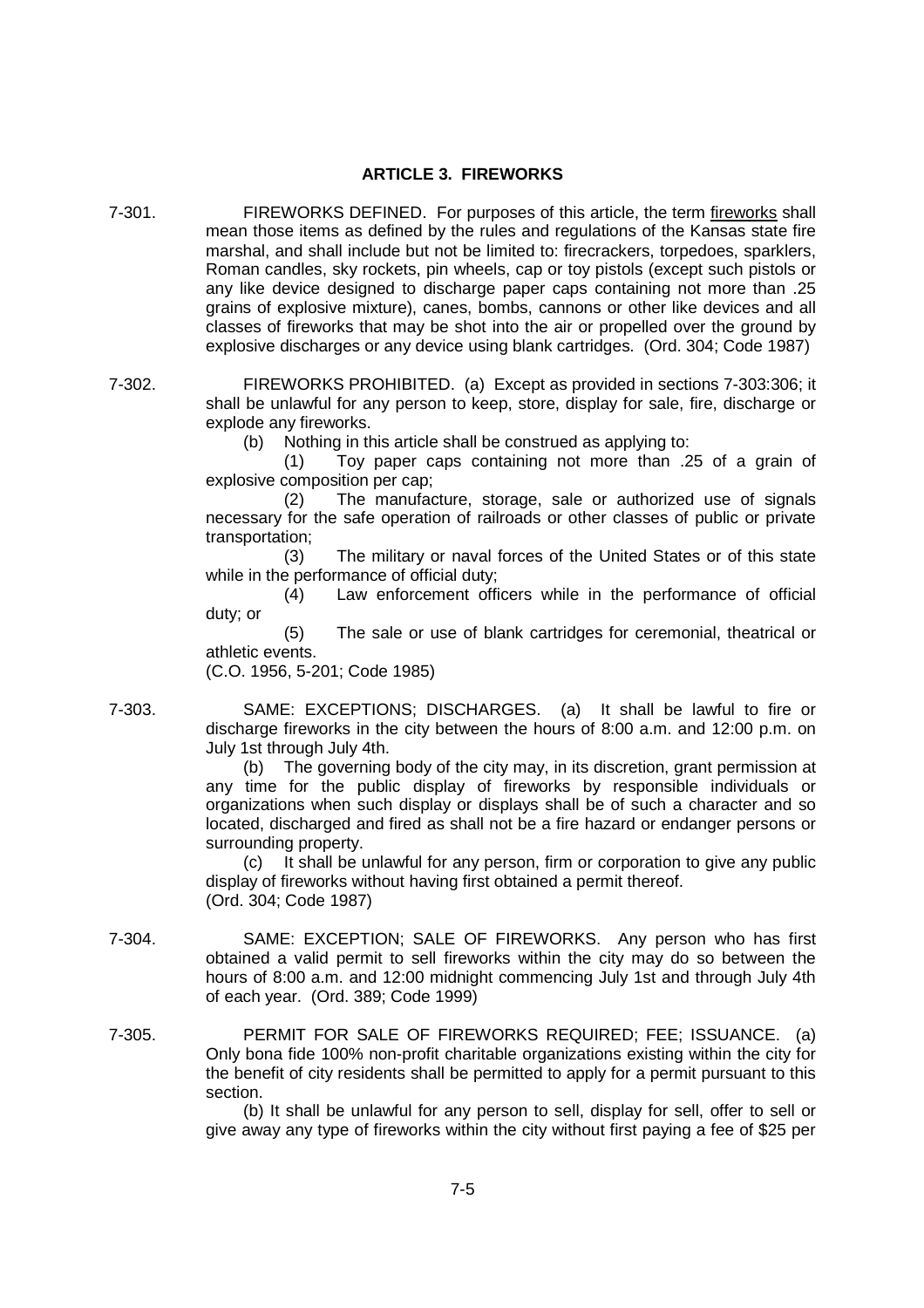establishment or premises to the city clerk and applying for and securing a permit therefor on or before June 25th of the permit year.

(c) No permit shall be issued for any location where retail sales are not permitted under the zoning laws. Prior to the issuance of the permit, an inspection will be made of the applicant's facility for compliance with this chapter and other pertinent laws, and no permit shall be issued for any premises not in compliance with such laws. Upon qualifying for the permit, the permittee shall prominently display the same at the establishment or premises where fireworks are to be sold or displayed for sale. The permit fee shall not be refundable upon failure to qualify for the permit or withdrawal or cancellation of the application or permit. (Ord. 389; Code 1999)

7-306. PERMIT FOR PUBLIC FIREWORKS DISPLAY REQUIRED. (a) It shall be unlawful for any person to give or provide a fireworks display for the public or for organized groups without first obtaining a permit to do so by making application at least 30 days in advance of the desired display. Approval of the permit shall be by the governing body. No permit shall be approved unless the applicant furnishes a certificate of public liability insurance for the display in a minimum amount of \$1,000, written by an insurance carrier licensed to do business in Kansas, conditioned as being non-cancellable except by giving 10 days advance written notice to the city clerk. In the event of cancellation of the insurance prior to the display, the permit shall automatically be revoked and void. The application for the permit shall clearly state:

(1) The name of the applicant.

(2) The group for which the display is planned.

(3) The location of the display.

(4) The date and time of the display.

(5) The nature or kind of fireworks to be used.

(6) The name of the person, firm or corporation that will make the actual discharge of the fireworks.

(7) Anticipated need for police, fire or other municipal services.

(b) No permit shall be issued if the location, nature of the fireworks or other relevant factor is such as to create an undue hazard or risk of harm or damage to persons or property.

(Ord. 304; Code 1987)

7-307. APPROVED FIREWORKS; BOTTLE ROCKETS PROHIBITED. (a) All fireworks offered for sale and discharged within the city shall be of a type that has been tested and approved for sale and use within the state by the state fire marshal.

> (b) Bottle rockets and other similar self-propelled firework or fireworks devices consisting of a tube and attached guiding stock or rod shall not be sold or discharged in the city. (Ord. 304; Code 1987)

7-308. DISCHARGE ON STREETS AND PUBLIC PROPERTY PROHIBITED. It shall be unlawful for any person to discharge, ignite or fire any fireworks upon any public street, alley or avenue or in any park or public place within the city. However, fireworks may be discharged within the city parks as provided by Section 7-303. (Ord. 304; Code 1987)